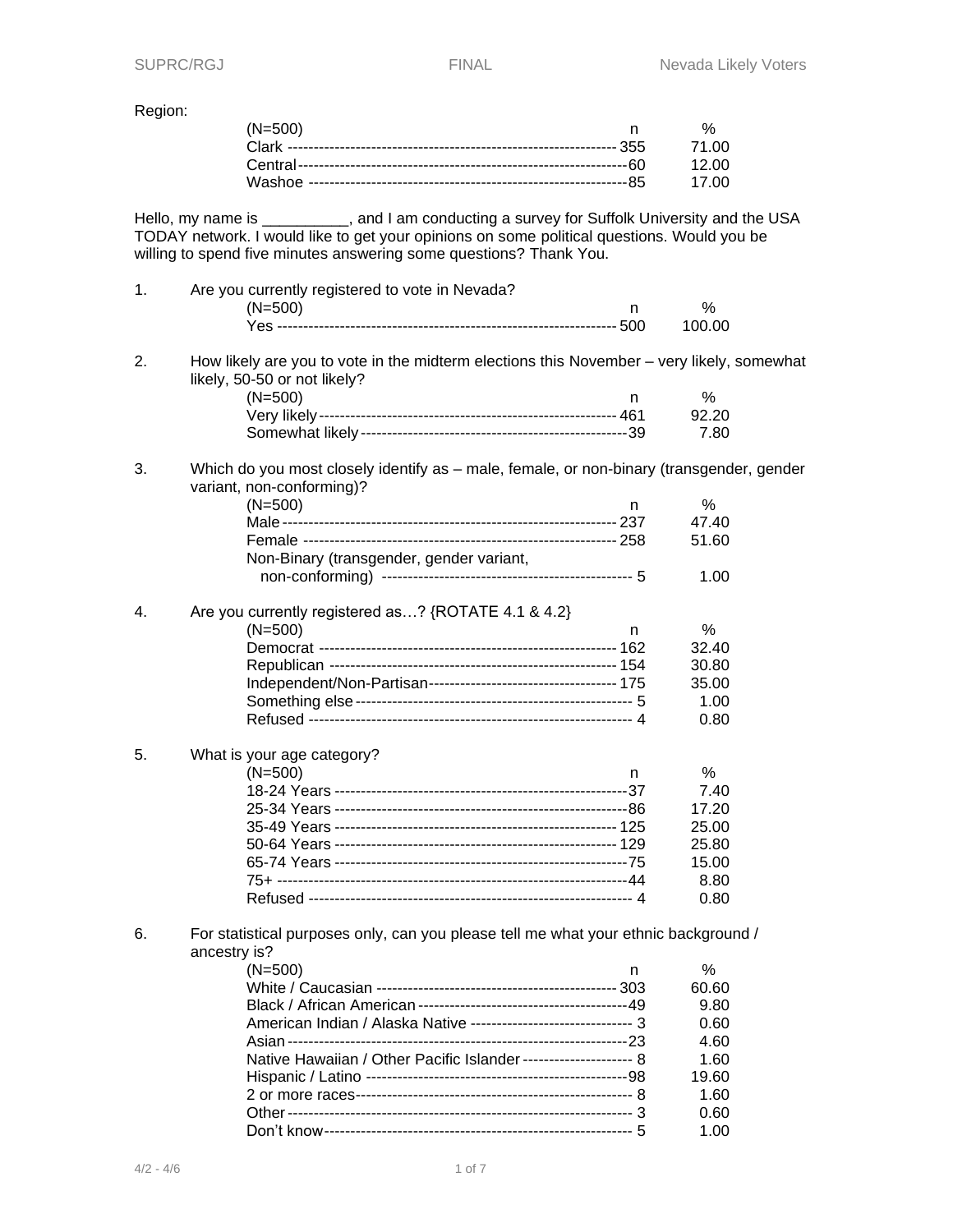7. Recently, both Democratic and Republican politicians have been verbally attacked by people in social settings like restaurants, stores, parks, and theaters. Which of the following comes closest to your opinion of what are acceptable or unacceptable boundaries for people and politicians in social settings? {RANDOMIZE .1 - .3} (N=500) n %

| \\\~\\\                                                        |         |       |
|----------------------------------------------------------------|---------|-------|
| Politicians should only be confronted in public                |         |       |
| when they are alone, not with family -------------------- 139  |         | 27.80 |
| Politicians are fair game to be confronted in public           |         |       |
|                                                                |         | 17.40 |
| Politicians should not be confronted in public                 |         |       |
| under any circumstances----------------------------------- 223 |         | 44.60 |
|                                                                | $---51$ | 10.20 |

For governor, I'm going to run a number of ballot tests including candidates who are challenging Governor Steve Sisolak. For each, please tell me who you would vote for or lean toward if the election for governor were held today. Or if you are undecided or want to select "none of these candidates," you may do so.

#### {RANDOMIZE}

| 8.  | Democrat Steve Sisolak vs. Republican Joe Lombardo              |   |       |
|-----|-----------------------------------------------------------------|---|-------|
|     | $(N=500)$                                                       | n | $\%$  |
|     |                                                                 |   | 37.20 |
|     |                                                                 |   | 39.20 |
|     |                                                                 |   | 6.00  |
|     |                                                                 |   | 17.60 |
| 9.  | Democrat Steve Sisolak<br>Republican Dean Heller<br>VS.         |   |       |
|     | $(N=500)$                                                       |   | $\%$  |
|     |                                                                 |   | 39.40 |
|     |                                                                 |   | 38.80 |
|     |                                                                 |   | 7.00  |
|     |                                                                 |   | 14.80 |
| 10. | Democrat Steve Sisolak vs.<br>Republican Guy Nohra              |   |       |
|     | $(N=500)$                                                       | n | %     |
|     |                                                                 |   | 41.20 |
|     |                                                                 |   | 28.80 |
|     |                                                                 |   | 6.60  |
|     |                                                                 |   | 23.40 |
| 11. | Democrat Steve Sisolak vs.<br>Republican John Lee               |   |       |
|     | $(N=500)$                                                       | n | %     |
|     |                                                                 |   | 37.40 |
|     |                                                                 |   | 39.80 |
|     |                                                                 |   | 5.00  |
|     |                                                                 |   | 17.80 |
| 12. | Democrat Steve Sisolak<br><b>Republican Joey Gilbert</b><br>VS. |   |       |
|     | $(N=500)$                                                       | n | %     |
|     |                                                                 |   | 39.20 |
|     |                                                                 |   | 35.40 |
|     |                                                                 |   | 4.00  |
|     |                                                                 |   | 21.40 |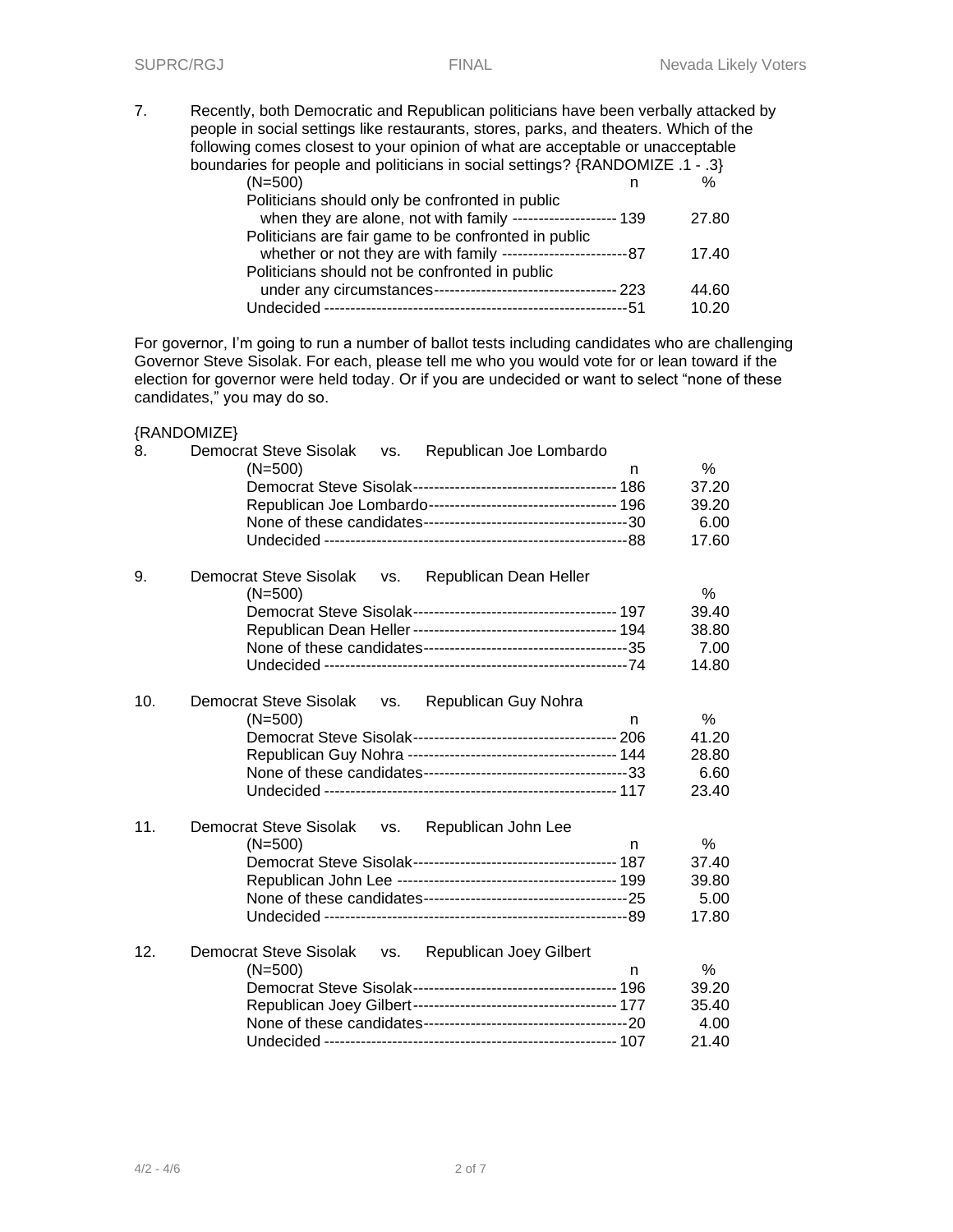13. How interested are you in the governor's race – extremely interested, very interested, somewhat interested, not very interested, or not at all interested? (ROTATE ASC-DESC)

| $\%$  |
|-------|
| 35.60 |
| 31.80 |
| 25.60 |
| 2.80  |
| 3.80  |
| 0.40  |
|       |

For U.S. Senate, I'm going to run two ballot tests including the major candidates who are challenging Senator Catherine Cortez Masto. For each, please tell me who you would vote for or lean toward if the election for U.S. Senate were held today. Or if you are undecided or want to select "none of these candidates," you may do so.

# {ROTATE}

| 14. | Democrat Catherine Cortez Masto<br>Republican Adam Laxalt<br>VS.<br>$(N=500)$<br>n                                                                                               | %     |  |
|-----|----------------------------------------------------------------------------------------------------------------------------------------------------------------------------------|-------|--|
|     | Democrat Catherine Cortez Masto ------------------------- 200                                                                                                                    | 40.00 |  |
|     |                                                                                                                                                                                  | 43.40 |  |
|     |                                                                                                                                                                                  | 2.80  |  |
|     |                                                                                                                                                                                  | 13.80 |  |
| 15. | Democrat Catherine Cortez Masto<br>Republican Sam Brown<br>VS.                                                                                                                   |       |  |
|     | $(N=500)$<br>n                                                                                                                                                                   | ℅     |  |
|     | Democrat Catherine Cortez Masto ------------------------ 195                                                                                                                     | 39.00 |  |
|     |                                                                                                                                                                                  | 39.60 |  |
|     |                                                                                                                                                                                  | 4.60  |  |
|     |                                                                                                                                                                                  | 16.80 |  |
| 16. | How interested are you in the U.S. Senate race – extremely interested, very interested,<br>somewhat interested, not very interested, or not at all interested? (ROTATE ASC-DESC) |       |  |
|     | $(N=500)$<br>n                                                                                                                                                                   | %     |  |
|     |                                                                                                                                                                                  | 41.80 |  |
|     |                                                                                                                                                                                  | 36.00 |  |
|     |                                                                                                                                                                                  | 15.00 |  |
|     |                                                                                                                                                                                  | 3.20  |  |
|     |                                                                                                                                                                                  | 4.00  |  |
|     |                                                                                                                                                                                  | 0.00  |  |
| 17. | I'm going to read you a list of 10 issues. Please tell me which ONE you think is the most<br>important issue to you this year. {RANDOMIZE .1 - .10}                              |       |  |
|     | $(N=500)$<br>n                                                                                                                                                                   | %     |  |
|     |                                                                                                                                                                                  | 25.40 |  |
|     |                                                                                                                                                                                  | 14.80 |  |
|     |                                                                                                                                                                                  | 9.40  |  |
|     |                                                                                                                                                                                  | 6.40  |  |
|     |                                                                                                                                                                                  | 10.40 |  |
|     |                                                                                                                                                                                  | 10.00 |  |
|     |                                                                                                                                                                                  | 7.60  |  |
|     |                                                                                                                                                                                  | 1.60  |  |
|     |                                                                                                                                                                                  | 1.60  |  |
|     |                                                                                                                                                                                  | 8.00  |  |
|     |                                                                                                                                                                                  | 4.80  |  |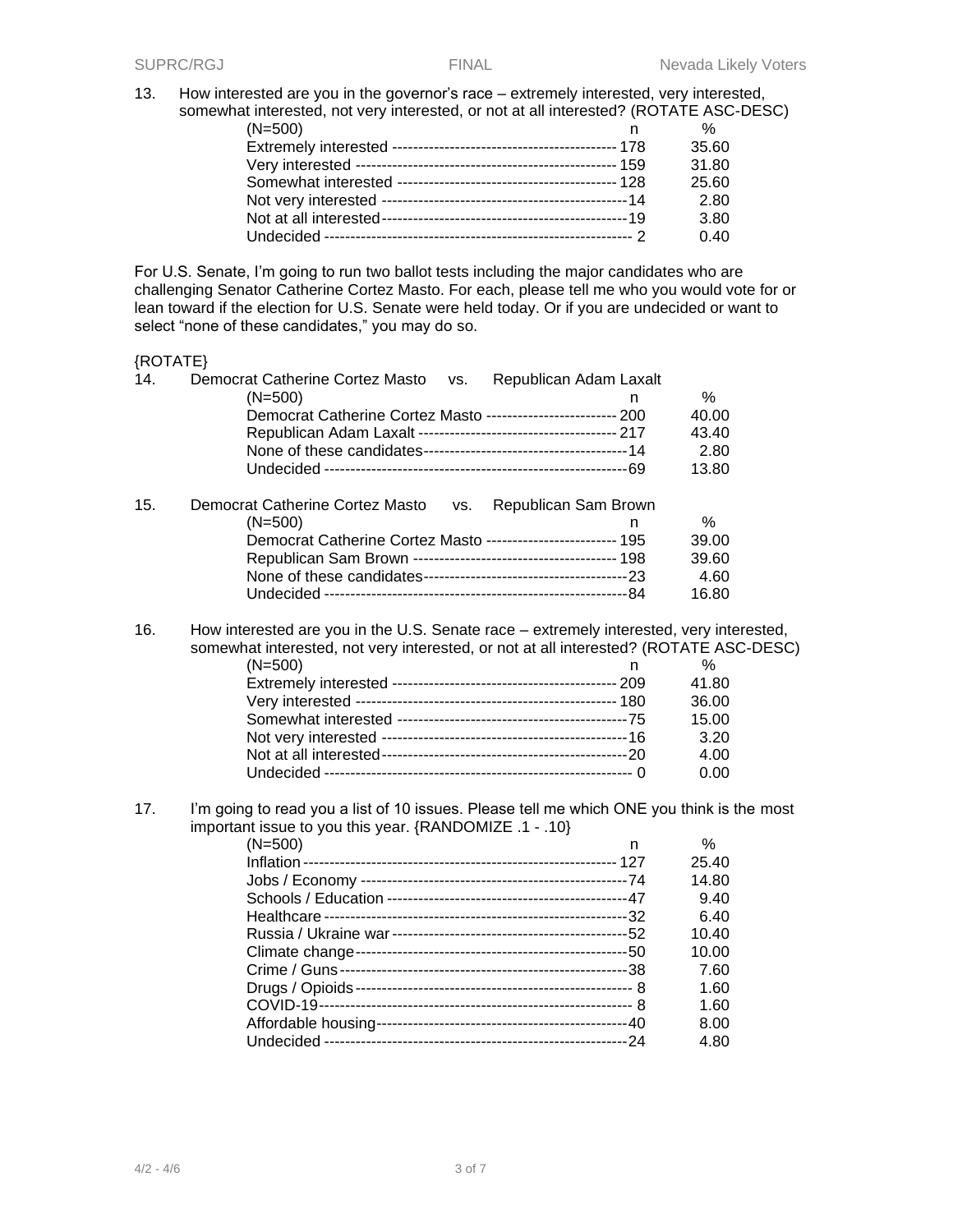| 18. | Which of the following three statements comes closest to your view: {ROTATE 1 & 2} |       |
|-----|------------------------------------------------------------------------------------|-------|
|     | $(N=500)$                                                                          | $\%$  |
|     | "I want my vote in November to support the                                         |       |
|     | direction President Biden is leading the nation." ----- 134                        | 26.80 |
|     | "I want my vote in November to change the                                          |       |
|     | direction President Biden is leading the nation." ----- 235                        | 47.00 |
|     | "My vote this November doesn't have much to do                                     |       |
|     | with President Biden and his policies." ----------------- 105                      | 21.00 |
|     |                                                                                    | 4.40  |
|     | Refused --                                                                         | 0.80  |

Great. I am now going to read you a list of individuals in state and national politics. For each, please tell me if your opinion of them is generally favorable or unfavorable. If you are undecided, or if you have never heard of someone, just tell me that. First, take Joe Biden. Is your opinion of Joe Biden generally favorable, or generally unfavorable? {RANDOMIZE 20-26}

|     | $(N=500)$                 | <b>NEVER HEARD</b> |              | FAVORABLE UNFAVORABLE | <b>HOF/UNDECIDED</b> |
|-----|---------------------------|--------------------|--------------|-----------------------|----------------------|
| 19. | Joe Biden                 | $\Omega$<br>0.00   | 188<br>37.60 | 290<br>58.00          | 22<br>4.40           |
| 20. | Adam Laxalt               | 49<br>9.80         | 183<br>36.60 | 148<br>29.60          | 120<br>24.00         |
| 21. | <b>Steve Sisolak</b>      | 3<br>0.60          | 212<br>42.40 | 226<br>45.20          | 59<br>11.80          |
| 22. | Dean Heller               | 33<br>6.60         | 138<br>27.60 | 183<br>36.60          | 146<br>29.20         |
| 23. | Sam Brown                 | 179<br>35.80       | 91<br>18.20  | 44<br>8.80            | 186<br>37.20         |
| 24. | Catherine Cortez Masto 17 | 3.40               | 203<br>40.60 | 222<br>44.40          | 58<br>11.60          |
| 25. | Joe Lombardo              | 57<br>11.40        | 150<br>30.00 | 136<br>27.20          | 157<br>31.40         |
| 26. | Joey Gilbert              | 170<br>34.00       | 93<br>18.60  | 61<br>12.20           | 176<br>35.20         |
|     |                           |                    |              |                       |                      |

| 27. | Do you think Nevada is heading in the right direction or is on the wrong track? |       |
|-----|---------------------------------------------------------------------------------|-------|
|     | (N=500)<br>n                                                                    | $\%$  |
|     | -- 200                                                                          | 40.00 |
|     |                                                                                 | 49.60 |
|     | Undecided -                                                                     | 10.40 |
| 28. | Do you approve or disapprove of the job Joe Biden is doing as President?        |       |
|     | (N=500)<br>n                                                                    | ℅     |
|     | Approve -                                                                       | 35.40 |
|     |                                                                                 | 58.60 |
|     |                                                                                 | 6.00  |
| 29. | Do you believe Joe Biden has kept his campaign promises in Nevada – yes or no?  |       |

| Do you believe Joe Biden has kept his campaign promises in Nevada – yes or ho |        |
|-------------------------------------------------------------------------------|--------|
| $(N=500)$                                                                     | %      |
|                                                                               | .36.40 |
|                                                                               | 47 60  |
|                                                                               | 16. NO |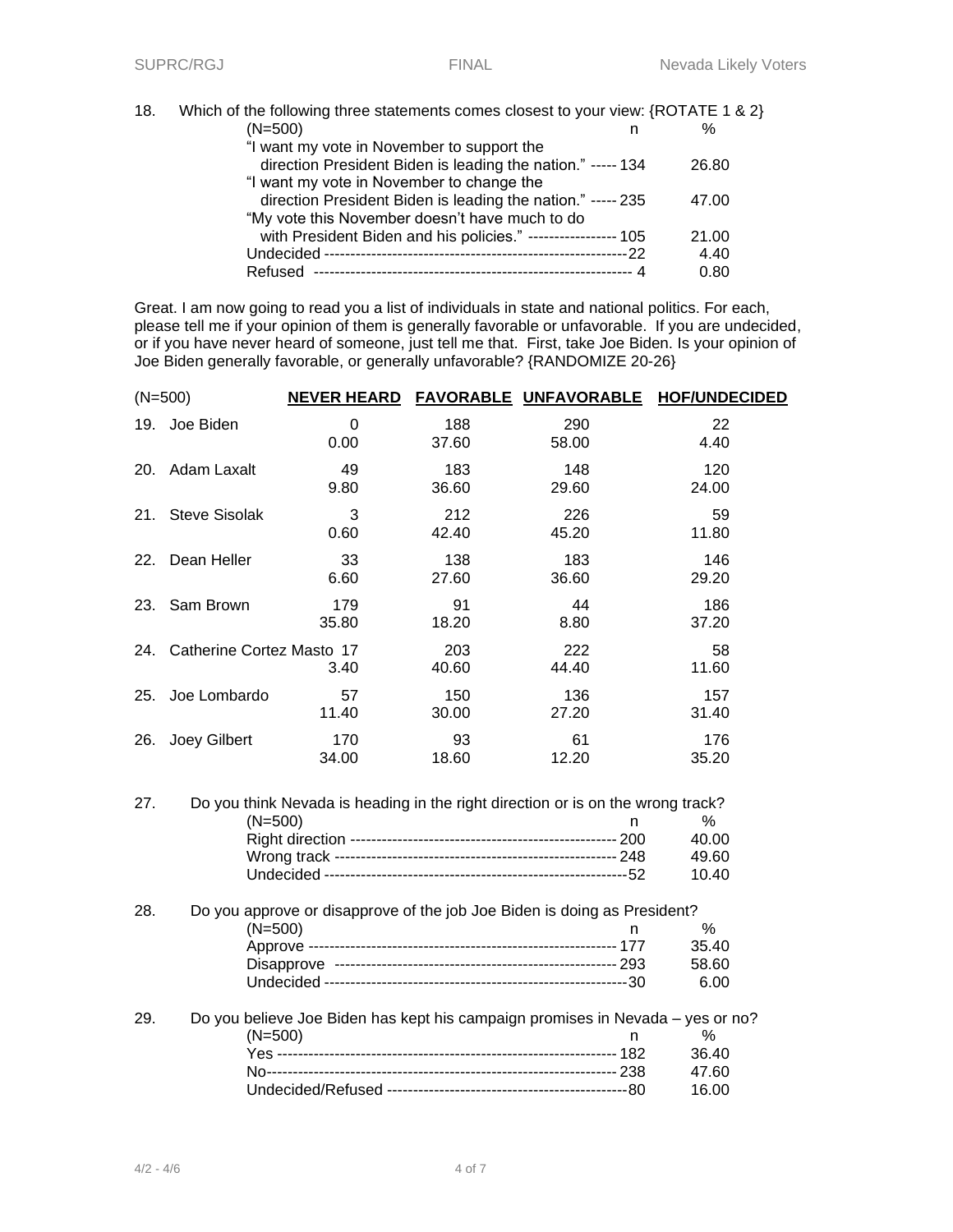30. Is your standard of living better now than it was 4 years ago, worse, or about the same? (N=500) n % Better now ----------------------------------------------------------98 19.60 Worse now ------------------------------------------------------- 201 40.20

| . | . |
|---|---|
|   |   |
|   |   |
|   |   |
|   |   |
|   |   |
|   |   |

31. How would you rate economic conditions in Nevada today – excellent, good, fair, or poor? (ROTATE ASC-DESC)

| $(N=500)$ | ℅     |
|-----------|-------|
|           | 3.00  |
|           | 21.80 |
|           | 34.80 |
|           | 37.20 |
|           | 3.20  |
|           | 0.00  |
|           |       |

32. Thinking about Nevada, how corrupt would you say the state government is – extremely corrupt, very corrupt, somewhat corrupt, not very corrupt, or not at all corrupt? (ROTATE ASC/DESC)

| $(N=500)$ |       | $\%$  |
|-----------|-------|-------|
|           |       | 10.80 |
|           |       | 16.00 |
|           | -200  | 40.00 |
|           |       | 13.40 |
|           |       | 9.80  |
|           | ---5∩ | 10.00 |
|           |       |       |

The next two questions concern the rise of online gambling and sports betting. (ROTATE 33-34)

33. Please tell me if you agree or disagree with the following statement: "Problem gambling is a disease akin to drug and alcohol addiction" – agree or disagree?

| $(N=500)$ | %     |
|-----------|-------|
|           | 70.40 |
|           | 24.40 |
|           | 5.20  |
|           | n nn  |

# 34. Do you support or oppose the implementation of an anti-gambling curriculum in high schools, similar to anti-drug and underage drinking curricula?

| $(N=500)$ |       |
|-----------|-------|
|           | 55.60 |
|           | 34.40 |
|           | 10.00 |
|           | 0.00  |
|           |       |

35. Please tell me if you agree or disagree with the following statement regarding global warming and climate change:

"I have noticed the impact of global warming and climate change in my daily life" – agree or disagree?

| $(N=500)$ |             |
|-----------|-------------|
|           | 54.20       |
|           | 44.20       |
|           | 1.40        |
|           | <u>በ 20</u> |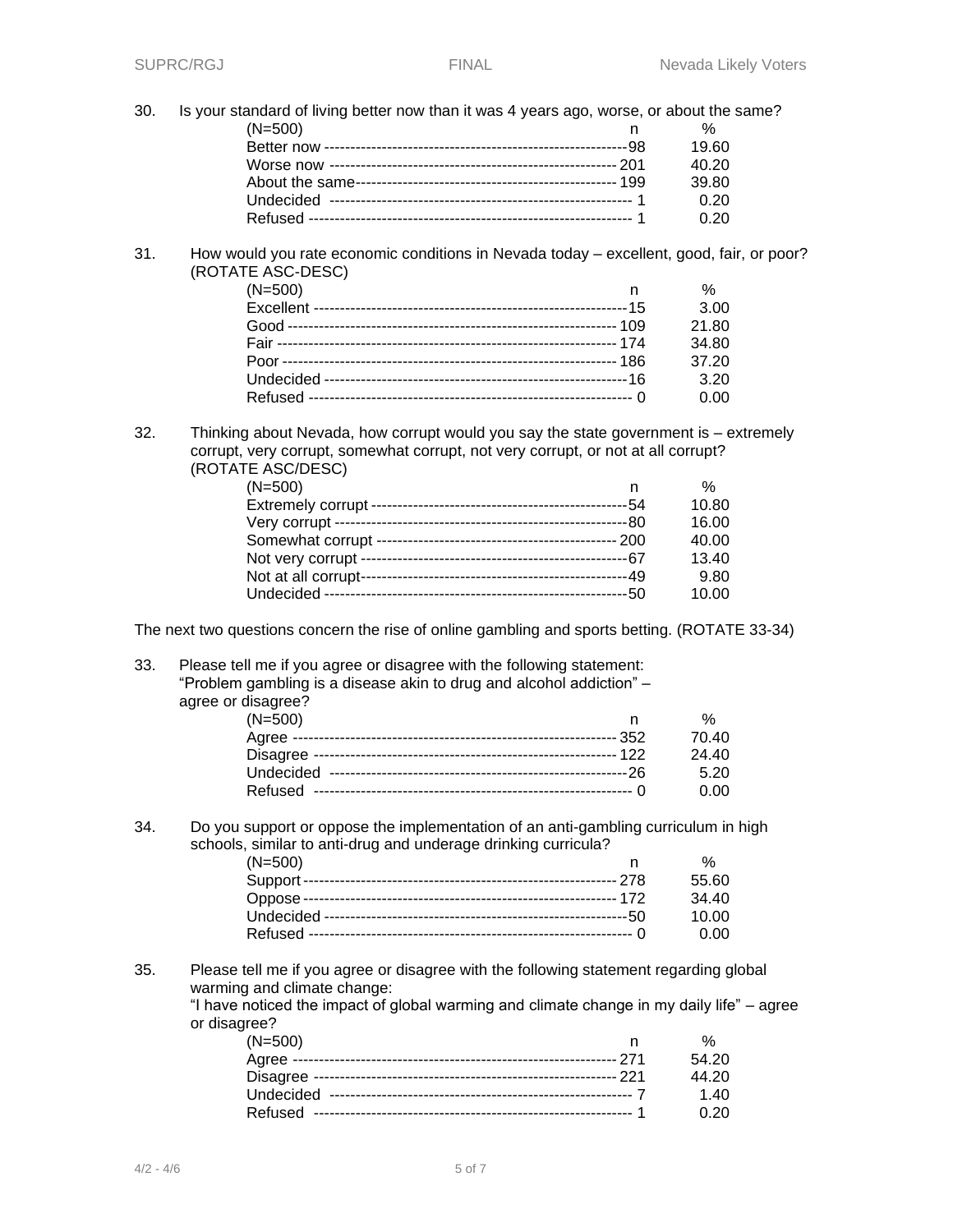36. How concerned are you about the recent rise in wildfires? Would you say… (ROTATE ASC-DESC)

| $1 - 1100 - 1100$ |       |
|-------------------|-------|
| $(N=500)$         | %     |
|                   | 51.40 |
|                   | 29.80 |
|                   | 3.00  |
|                   | 7.40  |
|                   | 7.60  |
|                   | 0.80  |
|                   |       |

#### 37. How concerned are you about the recent decline in air quality? Would you say… (ROTATE ASC-DESC)

| %     |
|-------|
| 39.20 |
| 31.00 |
| 3.80  |
| 14.20 |
| 10.40 |
| 1.40  |
|       |

38. In November, a constitutional amendment to raise Nevada's universal minimum wage to \$12 an hour will be on your ballot. At this point, will you support or oppose an amendment to the state constitution raising the minimum wage to \$12 an hour?

| $(N=500)$ |        |
|-----------|--------|
|           | 68.20  |
|           | 24.00  |
|           | - 7 80 |

39. In the 2020 Presidential election, did you vote for (ROTATE) Democrat Joe Biden, Republican Donald Trump, Libertarian Jo Jorgensen, none of these candidates or did you not vote in the presidential election?

| $(N=500)$ | %     |
|-----------|-------|
|           | 44.20 |
|           | 43.20 |
|           | 1.60  |
|           | 3.60  |
|           | 2.40  |
|           | 1.40  |
|           | 3.60  |

# **THESE FINAL QUESTIONS WILL HELP US CLASSIFY YOUR ANSWERS WITH OTHERS TAKING THE SURVEY**

| 40. | What is your annual household income? (READ CATEGORIES)                 |       |
|-----|-------------------------------------------------------------------------|-------|
|     | $(N=500)$<br>n                                                          | $\%$  |
|     |                                                                         | 13.40 |
|     |                                                                         | 14.40 |
|     |                                                                         | 15.40 |
|     |                                                                         | 14.20 |
|     |                                                                         | 15.80 |
|     | \$140,000 per year or more -----------------------------------<br>---67 | 13.40 |
|     | -67                                                                     | 13.40 |